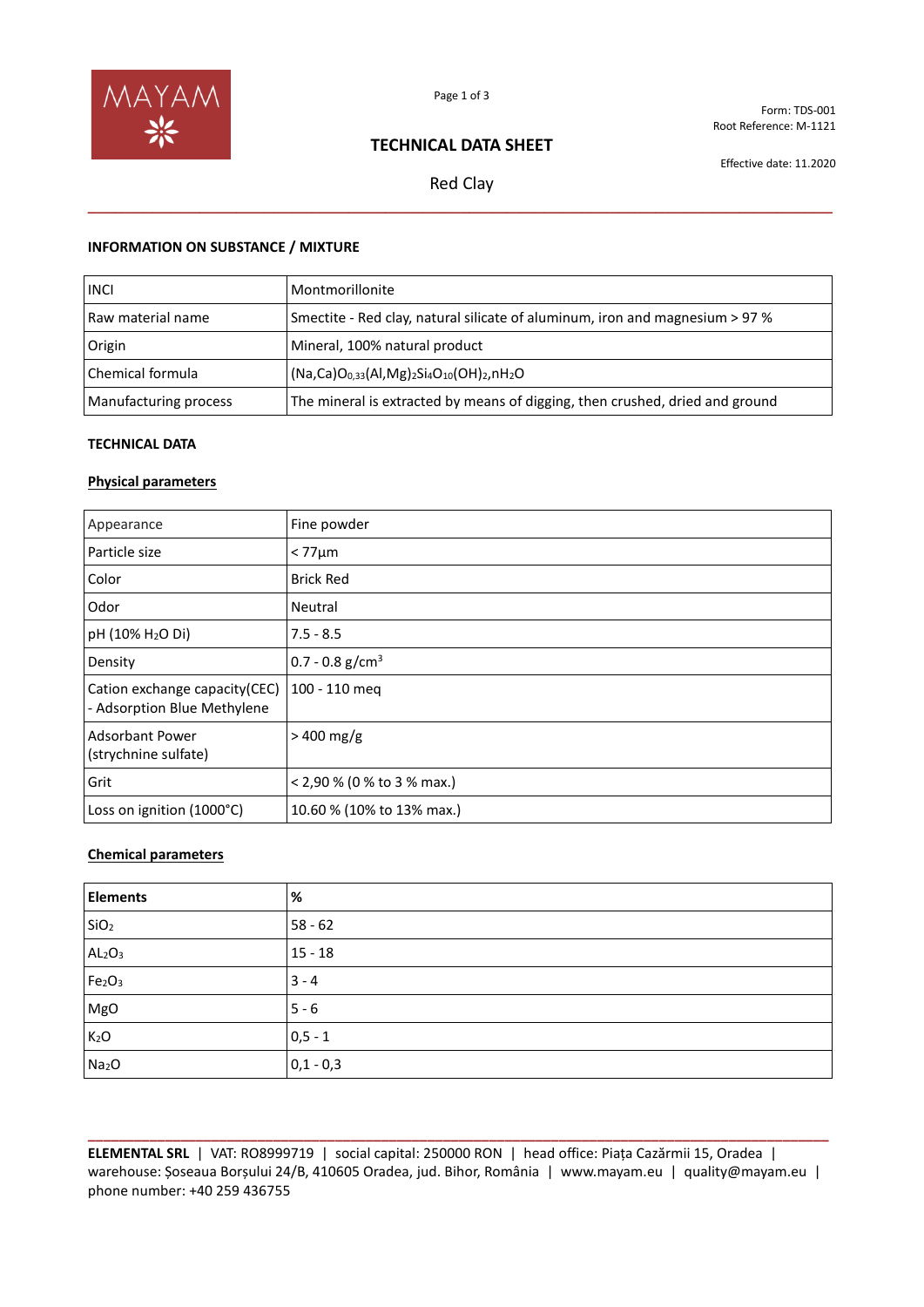

Form: TDS-001 Root Reference: M-1121

# **TECHNICAL DATA SHEET**

Red Clay **\_\_\_\_\_\_\_\_\_\_\_\_\_\_\_\_\_\_\_\_\_\_\_\_\_\_\_\_\_\_\_\_\_\_\_\_\_\_\_\_\_\_\_\_\_\_\_\_\_\_\_\_\_\_\_\_\_\_\_\_\_\_\_\_\_\_\_\_\_\_\_\_\_\_\_\_\_\_\_\_**

Effective date: 11.2020

| TiO <sub>2</sub> | $0,1 - 0,3$ |
|------------------|-------------|
| CaO              | $3 - 4$     |
| MnO              | Traces      |
| $P_2O_5$         | Traces      |

## **Biological parameters**

| Viable mesophilic count | $<$ 10000 ufc/g |
|-------------------------|-----------------|
| Pathogens               | Absent/g        |
| Yeasts                  | $< 100$ ufc/g   |

# **Contaminants**

| <b>Heavy Metals</b> | ppm      |
|---------------------|----------|
| Arsenic             | $\leq$ 2 |
| Led                 | < 10     |
| Cadmium             | $\leq 1$ |
| Mercury             | $\leq 1$ |

### **LEGISLATION**

| <b>CMR</b> substances | This product is free from substances classified as carcinogenic, mutagenic or toxic for<br>reproduction (CMR) of category 1A, 1B or 2 under Part 3 of Annex VI to Regulation<br>(EC) No 1272/2008. |
|-----------------------|----------------------------------------------------------------------------------------------------------------------------------------------------------------------------------------------------|
| Nanomaterials         | This product is not considered as a nanomaterial, and doesn't contain nanoparticles<br>as defined by the European commission and as described in EU n°1223/2009 and<br>2012-232 (ANSES).           |
| Animal testing        | No.                                                                                                                                                                                                |
| Ionisation            | Has not undergone any gamma ray processing                                                                                                                                                         |
| <b>GMO</b>            | Non-GMO                                                                                                                                                                                            |
| <b>EINECS</b>         | 215-288-5                                                                                                                                                                                          |
| <b>CAS</b>            | 1318-93-0                                                                                                                                                                                          |

### **TRANSPORT, STORAGE and SHELF LIFE**

| Storage conditions | Store in closed containers, sheltered away from extreme temperatures (-10° C / |
|--------------------|--------------------------------------------------------------------------------|
|                    |                                                                                |

**\_\_\_\_\_\_\_\_\_\_\_\_\_\_\_\_\_\_\_\_\_\_\_\_\_\_\_\_\_\_\_\_\_\_\_\_\_\_\_\_\_\_\_\_\_\_\_\_\_\_\_\_\_\_\_\_\_\_\_\_\_\_\_\_\_\_\_\_\_\_\_\_\_\_\_\_\_\_\_\_\_\_\_\_\_\_\_\_\_\_\_\_\_\_\_\_ ELEMENTAL SRL** | VAT: RO8999719 | social capital: 250000 RON | head office: Piața Cazărmii 15, Oradea | warehouse: Șoseaua Borșului 24/B, 410605 Oradea, jud. Bihor, România | www.mayam.eu | quality@mayam.eu | phone number: +40 259 436755